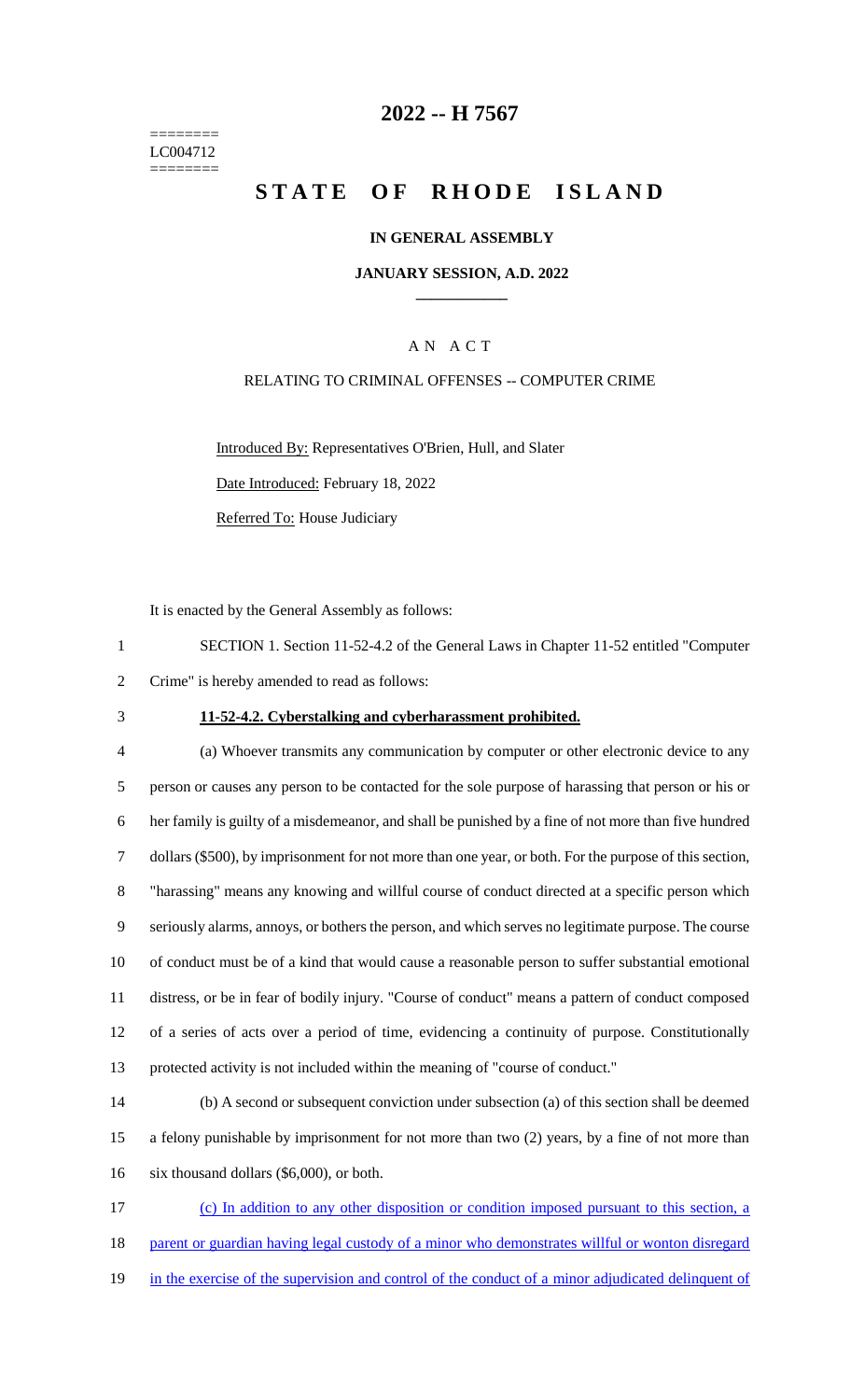- 1 cyberstalking or cyberharassment pursuant to this section may be liable in a civil action pursuant
- 2 to chapter 1 of title 9.
- 3 SECTION 2. Chapter 9-1 of the General Laws entitled "Causes of Action" is hereby
- 4 amended by adding thereto the following section:
- 5 **9-1-55. Cyberstalking and cyberharassment -- Parental liability of minor.**
- 6 Notwithstanding any other law to the contrary, any parent of any minor adjudicated
- 7 delinquent of cyberstalking or cyberharassment may be liable in a civil action for failing to exercise
- 8 supervision and control over the minor pursuant to this chapter, if they show willful or wonton
- 9 disregard for the minor's conduct.
- 10 SECTION 3. This act shall take effect upon passage.

#### ======== LC004712 ========